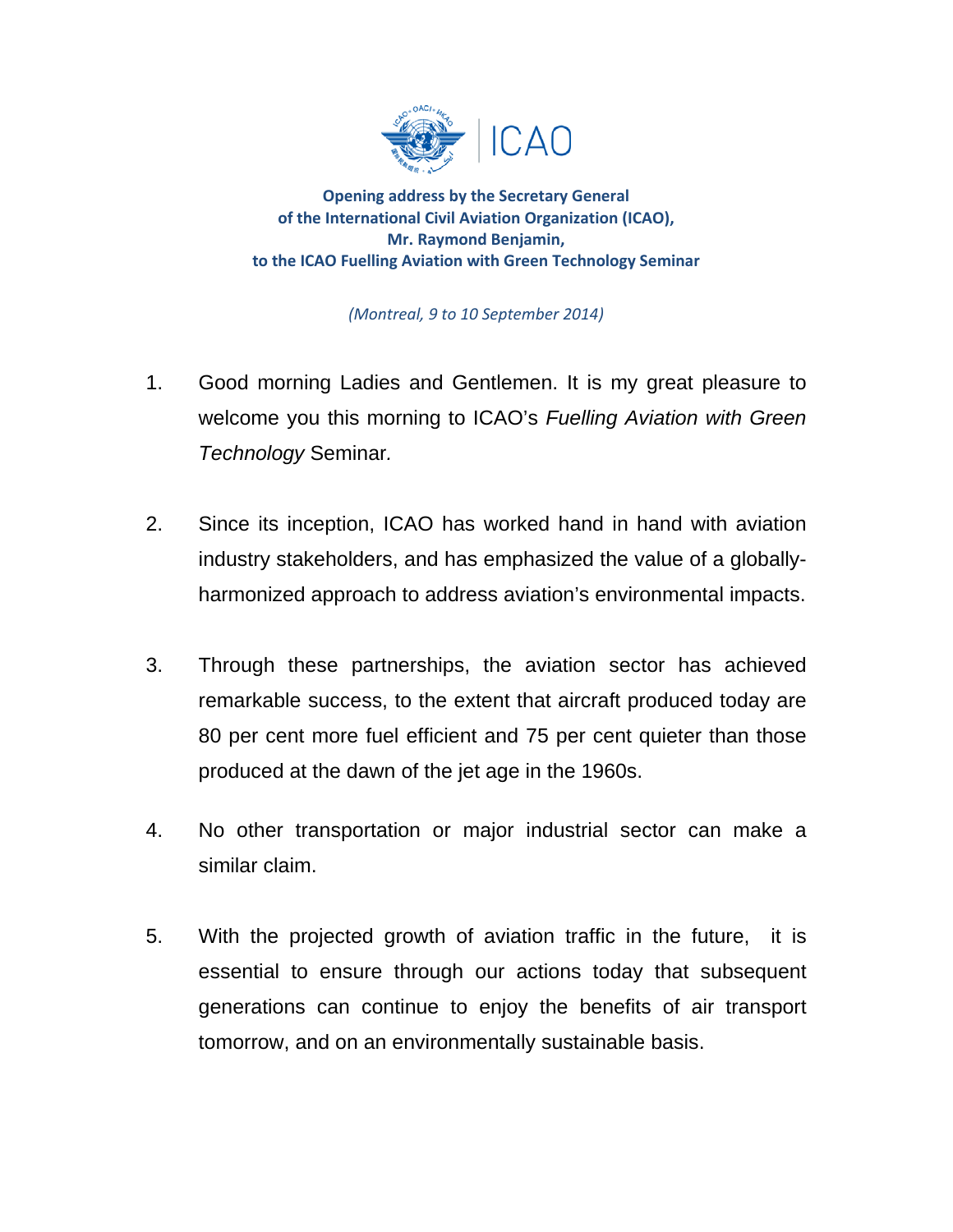- 6. Last year at the 38th ICAO Assembly, our 191 Member States acknowledged the substantial progress being achieved by our Organization in all areas of its environmental protection activities. An important element of the progress achieved is the ongoing technical work undertaken by ICAO's Committee on Aviation Environmental Protection, or CAEP as we refer to it.
- 7. Comprised of experts from government, industry and other stakeholders, and under the direction of the ICAO Council, the CAEP has been at the forefront of the Organization's efforts to make technical and operational improvements that will pave the way for the environmentally sustainable future of aviation.
- 8. It has made a number of landmark achievements in its work on noise and emissions Standards, and is currently making excellent progress on the first ever  $CO<sub>2</sub>$  emissions Standard for aircraft. The Committee also has developed new tools and guidance to assess the environmental benefits of air transport operational improvements, as well as the methodologies to account for lifecycle  $CO<sub>2</sub>$  benefits and future projections for alternative fuels.
- 9. In this sense the CAEP represents a very good example of how public and private sector cooperation can lead to practical and meaningful success on our environmental challenges.
- 10. This Seminar is a first-of-its-kind for ICAO, exploring the future of aviation from an environmental perspective and across the full aircraft life-cycle: from design and manufacturing, to fuelling and in-flight and ground operations, and finally, to aircraft scrapping and recycling.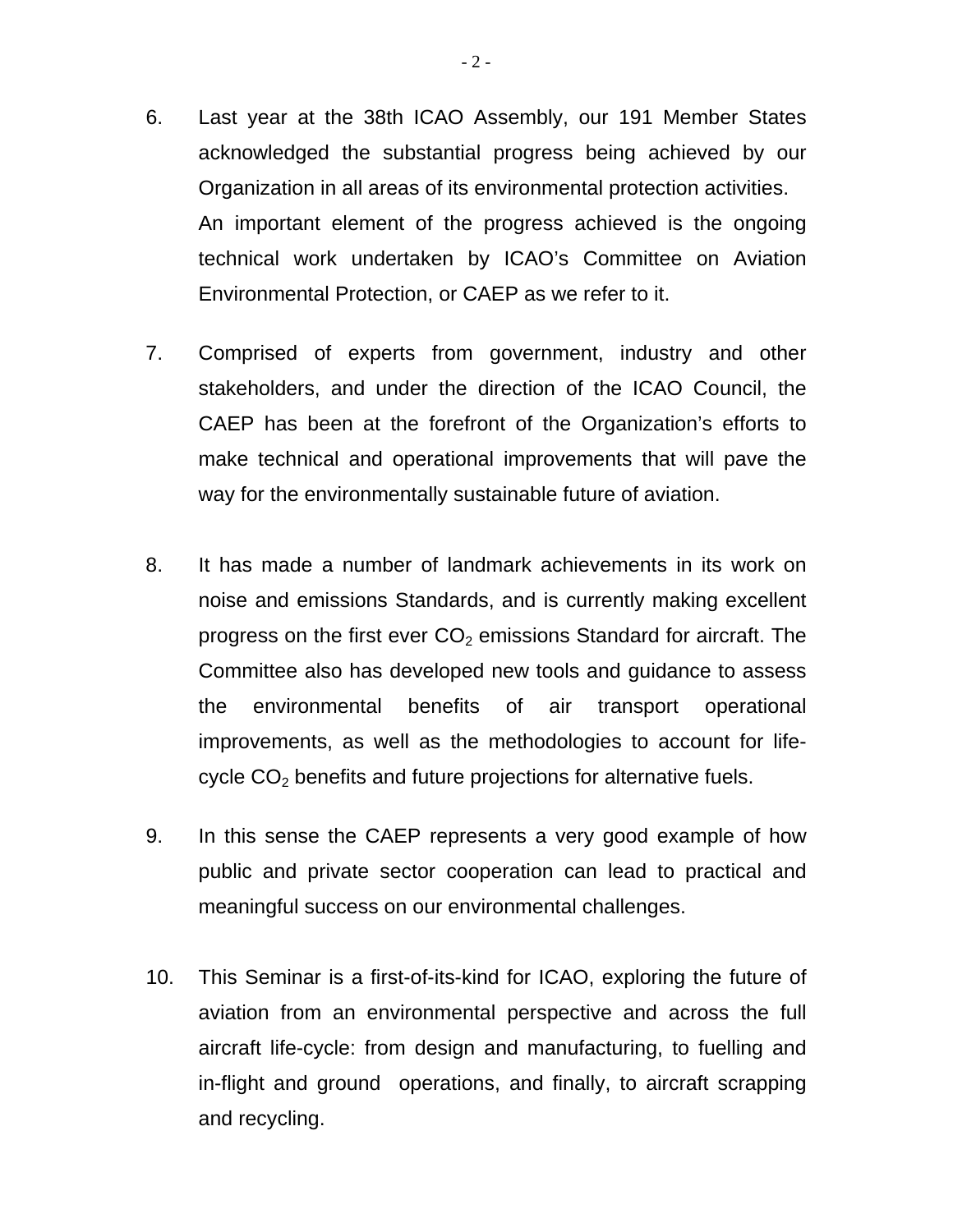- 11. Indeed, all over the world today new perspectives and ideas are being developed into valuable new  $_{\text{[MVI]}}$  technologies and procedures that will make our skies greener and our sector more sustainable.
- 12. One example of this remarkable creativity and innovation is the Solar Impulse. In this context I am pleased to announce that ICAO has officially concluded an agreement to serve as an Institutional and Aeronautical Partner for the Solar Impulse 2015 around-theworld solar flights, assisting with route development, overflight permissions, and other coordination with our Member States.
- 13. We are very proud to be providing this help, mainly as this initiative is illustrative of the innovative green technologies that play a key role in the basket of environmental protection measures that ICAO so strongly encourages.
- 14. Innovative concepts such as the Solar Impulse project provide us with a long-term vision for the development of zero-emission air transport vehicles, exactly the type of creative idea which this seminar has been expressly designed to promote discussion around.
- 15. But of course we aren't only here to discuss the potential of solar energy and aircraft. We must also appreciate that the use of dropin biofuels has now become a reality in aviation, with a good number of airlines now using these fuels in commercial flights.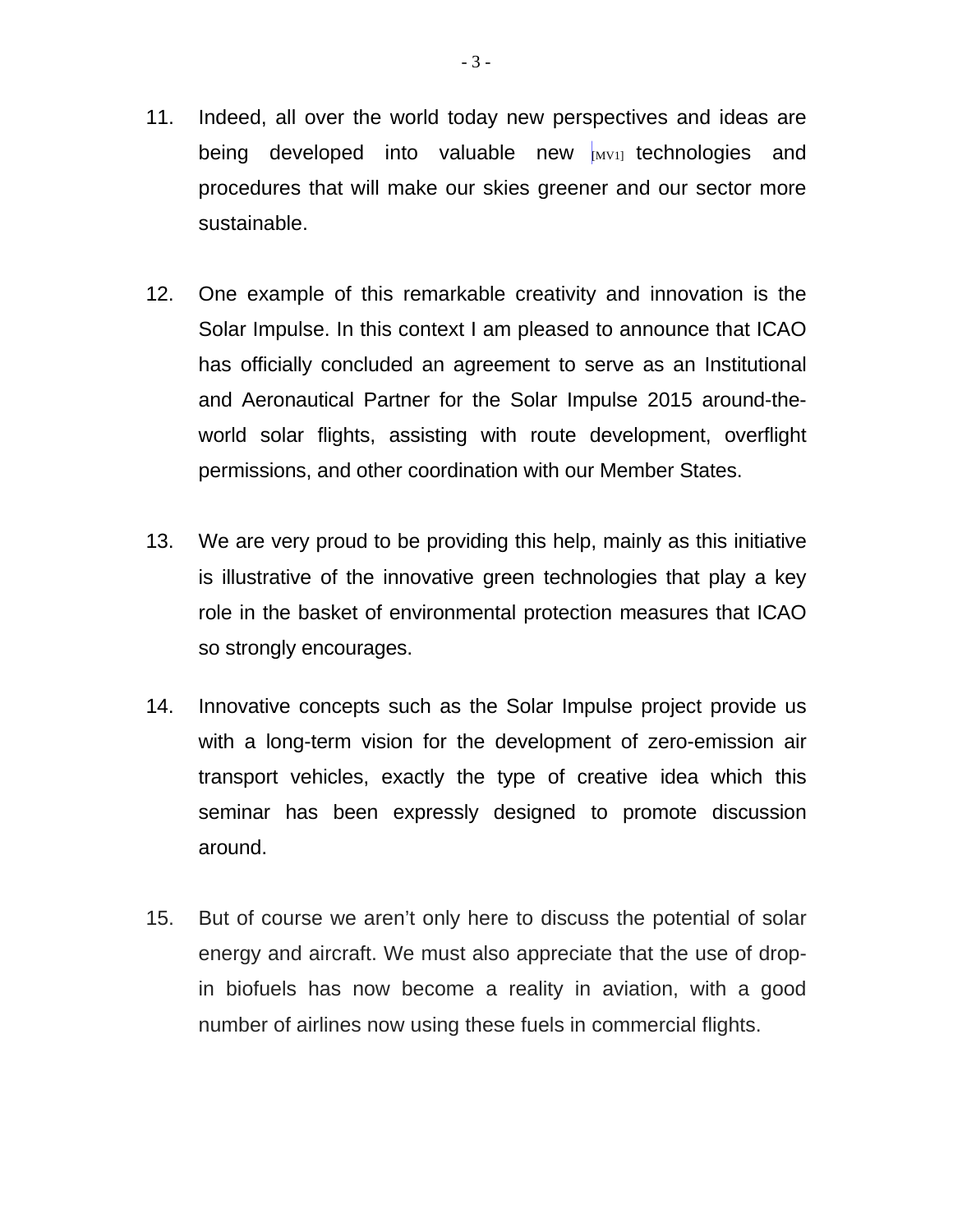- 16. Likewise, hydrogen, wind, and geothermal energy are being employed to help minimize the carbon footprint of airports and airport operations around the world.
- 17. ICAO will continue to be at the forefront of international efforts to promote and facilitate the development and deployment of renewable energies in aviation, and of sustainable alternative fuels on a global scale.
- 18. We now find ourselves on a shared journey toward achieving carbon neutral growth from 2020, and I strongly believe that it will be by continuing to work together, and actively building partnerships, that we will ensure our progress and our success.
- 19. Together with ATAG, we will be showcasing some of these partnerships on the occasion of upcoming UN Climate Summit on 23 September, where ICAO will support and promote demonstration flights to New York using sustainable alternative fuels.
- 20. Cooperation has made our global aviation network what it is today, and it remains our most valuable asset. Building upon the amazing environmental record already achieved by aviation, it is time to explore our vision for its truly sustainable future.
- 21. Innovative ideas, green technologies and the use of renewable energies will inspire the work and research of the aviation sector, and its constant drive to move towards greater sustainability. On the occasion of ICAO's 70th anniversary this year, I cannot think of a brighter perspective from which to imagine our shared air transport future.